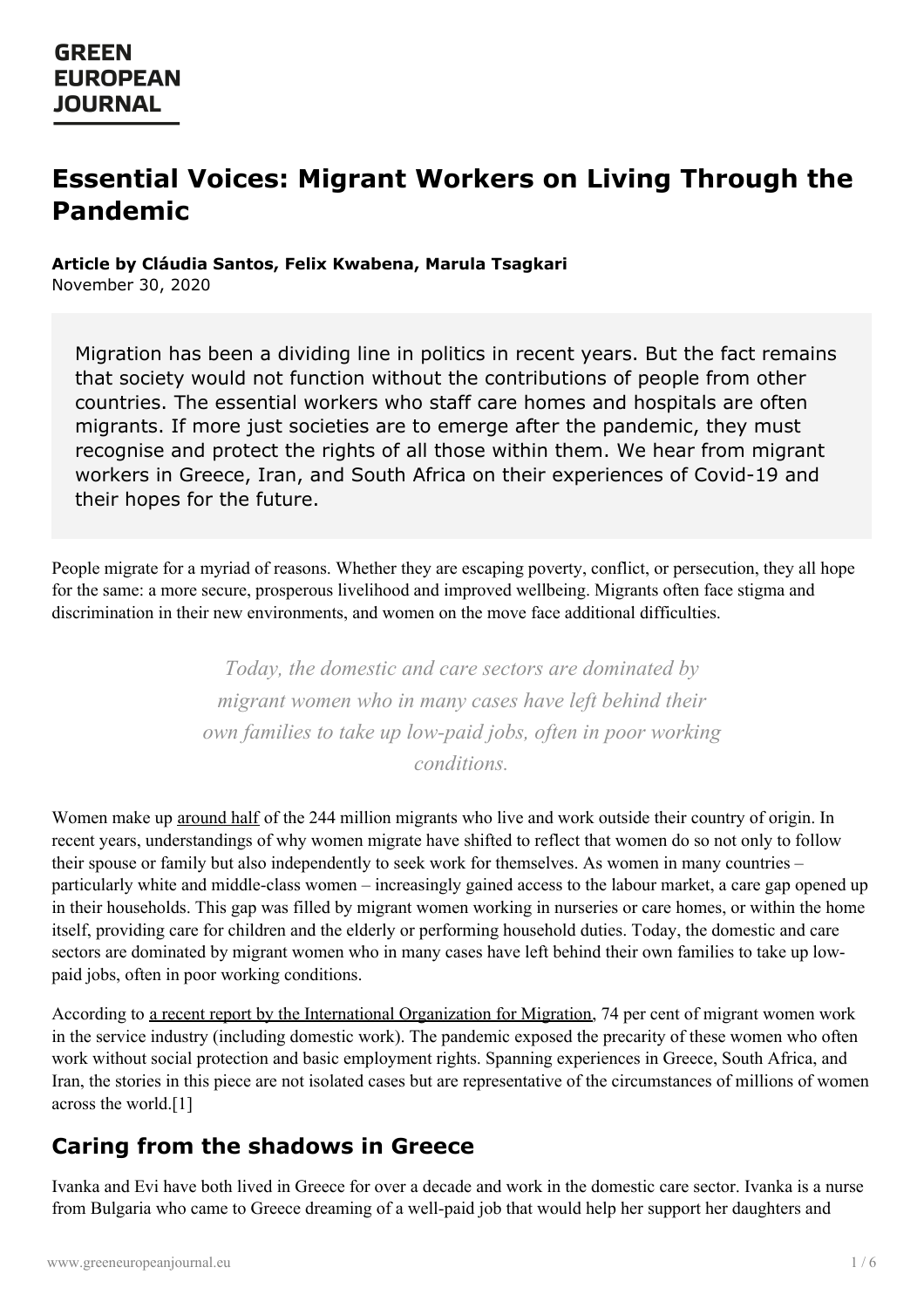grandchildren back in Vratsa. Since arriving, she has worked as a care provider for the elderly. More than 10 years later, she still does not have a residence or work permit. Evi arrived in Athens from Albania 19 years ago. She was pregnant at the time, and she and her husband hoped to find secure jobs and provide a better future for their daughter. Today she earns a living as a cleaner and holds a work permit. Ivanka and Evi both work in the "shadow" or informal economy, meaning that they have no social safety net or access to the healthcare system.

During the pandemic, migrants in Greece faced a difficult new reality. Following in the footsteps of Italy and Spain, Greece went into a strict lockdown on 22 March that lasted 42 days. To protect the most vulnerable citizens and hardest-hit businesses, the government implemented a series of emergency measures such as covering social security contributions and offering tax relief. Migrants, however, were excluded from these measures. The closing of borders left many people trapped, like the thousands of Albanian agricultural workers not permitted to re-enter. For months, migrant workers in Greece were unable to travel back to their countries of origin. Evi could not visit her parents: "My father had a stroke. I had to try and find someone to take care of him while I was here." Similarly, Ivanka has not seen her family for a year, though she is grateful they can at least talk via video call.

Separation from family and friends was not the only burden during the coronavirus crisis. Working lives were also radically impacted. Ivanka's income fell significantly: "Before the pandemic, I was caring for an elderly lady and doing chores for some other older couples in the area. Now, I only take care of the one lady because it's dangerous to interact with multiple elderly people." Even though she now earns considerably less money, she tries to send the same amount back home every month to her family in Bulgaria. In contrast, Evi finds herself with an increased workload: "Many women needed household help – as well as cleaning, they expected me to cook and look after their children while they were working online or buying groceries." Nevertheless, Evi considers herself lucky – she knows that worldwide, many female migrant domestic workers have lost their jobs.

> *"I never received any help from the government. To them, we do not exist", says Ivanka.*

Both Evi and Ivanka agree that the Greek government failed to protect them during the crisis. "I never received any help from the government. To them, we do not exist", says Ivanka. Evi complains that "the government wanted us to stop working. They did not realise that we cannot afford to lose our income, and that our jobs are essential to society. This was crazy. We were also not entitled to the financial support offered to workers in other professions." Both women stress the importance of their work during the lockdown, which did not translate into increased recognition or government support. They were not entitled to paid leave, though the nature of their jobs means that working from home was not an option, and they were highly exposed to the virus.

Despite their disappointment and fear, Evi and Ivanka aspire for a better future for themselves and all other women working in the care and domestic sector. Evi, who wants to stay in Greece, hopes that the pandemic will change the way the government treats migrant workers: "I want to see more respect for the Albanian immigrants who have lived in Greece for the past 20 years and do essential jobs. We should have the same rights as other workers." Ivanka hopes to one day return to Bulgaria. Until then, she calls on the government to protect the rights of migrant women in cleaning and care jobs: "We want decent working rights, pensions, healthcare, and the ability to bring our [families](https://www.greeneuropeanjournal.eu) with us." She hopes that the many Bulgarian women moving into the Greek care sector will gain easier access to work permits and social rights.

#### **Hunger as reality in South Africa**

When Kanoni left Tanzania and first set out for South Africa, it was with high hopes. Fifteen years down the line,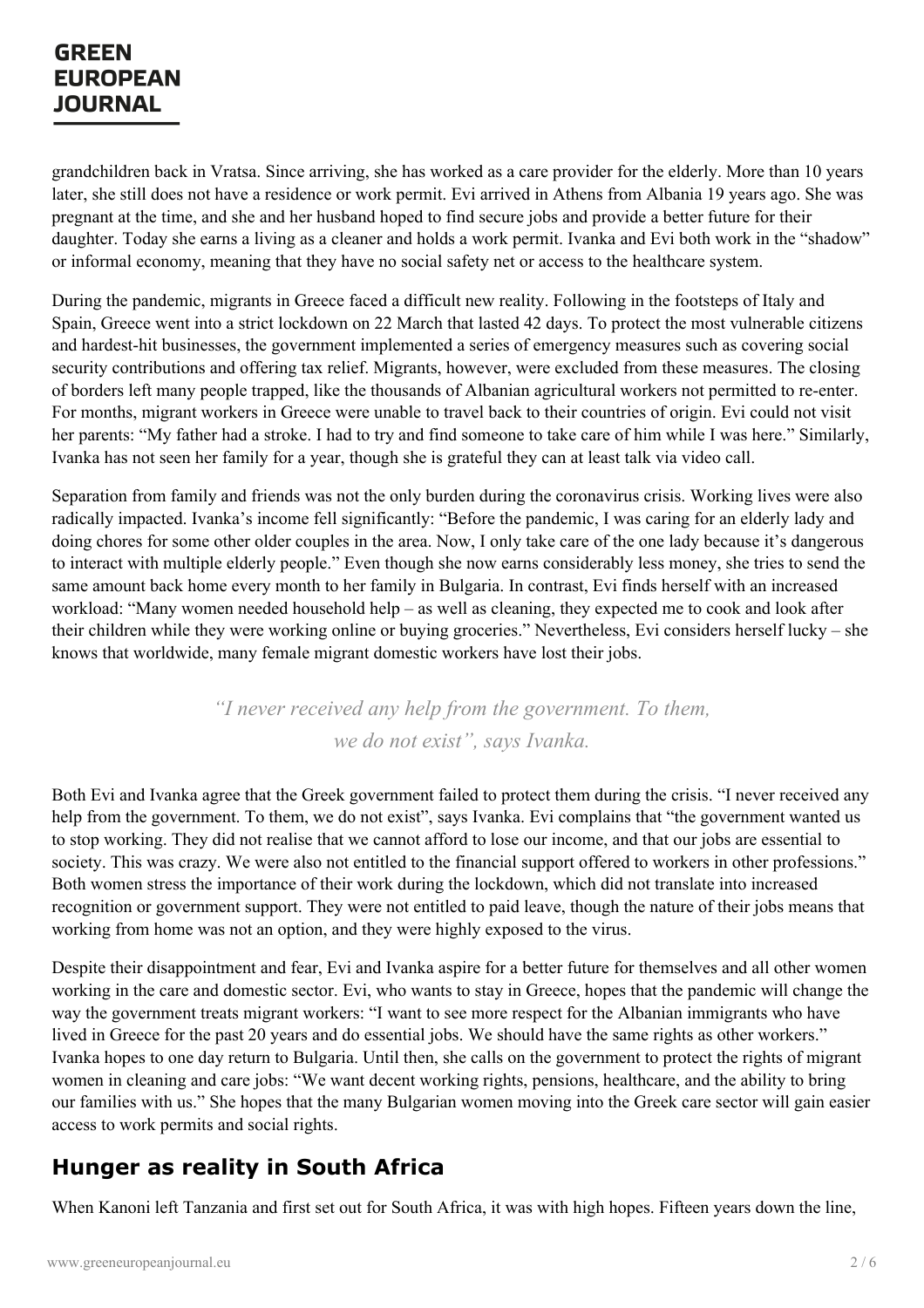she finds herself trapped on the margins of society, distributing flyers to make ends meet. The reality of shattered dreams has been exacerbated by the pandemic's disproportionate impacts on undocumented migrants in the streets of Johannesburg. After its first confirmed case of the virus on 5 March, South Africa went on to implement one of the world's strictest lockdowns to combat an infection rate among the highest on the African continent (at one point, fifth highest globally).

Compliance with restrictions was a greater challenge for those with precarious livelihoods. South Africa's Covid-19 response may deepen existing divides in one of the world's most unequal countries. In 2017, approximately two million foreign-born migrants of working age (15 to 64) were living in South Africa. [Research](https://equityhealthj.biomedcentral.com/articles/10.1186/s12939-020-01259-4) suggests that xenophobia has forced this group into extreme poverty, something made worse by the government's failure to include migrants in its Covid-19 poverty relief schemes.

For people like Kanoni, hunger is a reality. But worrying about where the next meal will come from is now one of many problems. What about utility bills and rent? Kanoni and others' exasperation with the hard lockdown points to an [often-voiced](https://allafrica.com/stories/202004240315.html) argument that African countries cannot behave like their European counterparts. Without a clear and considered strategy, strict lockdowns can harm the wellbeing of certain communities. Kanoni wants the curfew to be lifted so that she and others in similar situations can return to full-time work, allowing them to look after themselves, since the government is failing to do so. Otherwise, she sees the outcome as clear: "People will die of hunger instead of corona."

> *In the debilitating ef ects of the pandemic, our common humanity is laid bare.*

Kanoni used to send money back home to her family but, devoid of any social protection, no longer can afford to. The sense of hopelessness she feels drives her to avoid their phone calls: "I have nothing to give them […] it is stressful for me, so I just try to stay away from them." In the debilitating effects of the pandemic, our common humanity is laid bare.

## **Stateless in Iran**

Born in Iran to Afghan parents, Benesh, Afhak, and Alia have all grown up without Iranian citizenship.[2] All they have is a residence card known as Amayesh and Afghan nationality. Their stories are similar in many ways. Their parents fled a country torn by war, hoping for a better life elsewhere. None of them crossed a border; their parents did, and by default they are migrants too. They consider themselves Afghan, notwithstanding being foreign to Afghanistan.

As children, the three girls attended school and sewed clothes in a factory to help support their families. Now that they have graduated from high school, the hardship of the factory prevails. As the daughters of Afghan parents, they do not enjoy the same rights as others born in Iran. They are not entitled to social protection and are denied the insurance from their employers that should be a legal obligation. Their salaries are among the lowest in the country: Benesh earns a monthly average of 7 million rials (approximately 21 euros), half the minimum salary in [Iran.](https://www.greeneuropeanjournal.eu)

When the pandemic hit Iran in February, the country had already been rocked by a series of crises, including the government's dramatic hike in petrol prices in November 2019 and the assassination of General Qasem Soleimani in January 2020. The government did not opt for a strict lockdown but instead limited restrictions to cancelling public events and closing schools, shops, and places of worship. Iran's GDP has fallen by 15 per cent since the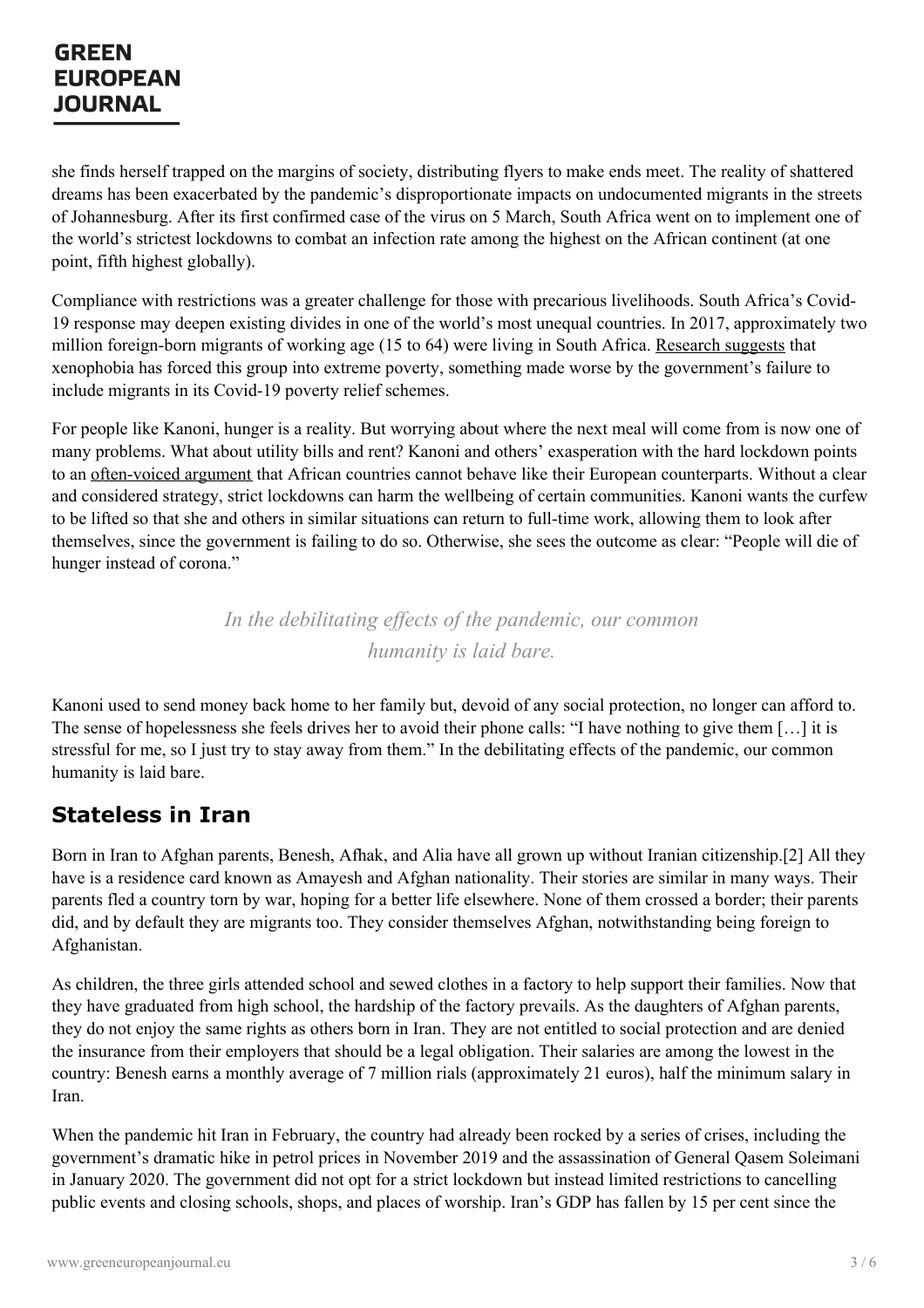beginning of the pandemic (figure from October 2020) and, to make matters worse, the United States has announced new sanctions, pushing the country to the verge of a deeper humanitarian crisis.

For Benesh, the pandemic saw her salary cut by almost half, even though she works from 8am to 7pm. While Afhak earns twice as much as Benesh, the pandemic has also caused her monthly salary to fluctuate between 27 and 48 euros. Alia's income depends on the number of clothes she makes. As production fell, her average monthly income dropped from between 23 and 27 euros to around 21 euros.

Afhak acknowledges that the job market is difficult and that the recession brings further hardship. Living in a household with six children and an ill father with no access to medical care, Afhak, her mother, and her sister work hard to provide for the family. All their earnings go towards their father's medical treatment because they cannot turn to Iranian banks for a loan. When they need money, Afhak admits to borrowing from her neighbours. As they do not own their home, her family is shouldered with a double burden: an annual deposit and rent. Afhak must also pay yearly for a residency card despite being born in Iran, as well as for a mandatory working permit after turning 18 years old. Afhak says they have sought financial help from the United Nations but received no answer. She believes the Iranian government could help them if it wanted to. Her wish is for her father's health to improve and her family to have proper medical insurance.

Benesh bluntly states that she has zero expectations from the Iranian government – everything hangs on her hard work. She hopes for a better job in the future, perhaps related to business. If the situation in Afghanistan were to improve, she would like to live there. Benesh observes that, during the pandemic, "Iranians have had better conditions – they have been given a subsidy or a living package". She felt she deserved the same kind of support: "We also work in Iran like Iranians."

If Alia could make one request to the Iranian government, it would be compliance with the law that protects migrants' rights, access to education, and insurance at work – like the rest of Iranians. In face of great adversity, the three women hope to recover and pick up their lives in a post-Covid era, a mark of their resilience.

## **A rights-based recovery**

No two migrant stories are the same. But each unique experience contributes to shaping the global narrative. A common thread from Greece to South Africa to Iran is the hopes of these women as the world recovers from the health crisis. All three feel abandoned as outcasts in their countries of residence and wish for a new reality with better working and living conditions – an environment where they are respected as equal citizens and their invaluable contributions are recognised. For these women, the lockdown highlighted the inequality and uncertainty they face, putting their lives and incomes on the line – as well as the wellbeing of their families back home, whom they were unable to support as before. In many countries, migrants were blamed for the spreading of the virus, while themselves undertaking high-risk jobs.

> *If the fortunes of migrant women are to improve, governments must create conducive environments for them to live and work.*

The pandemic has caused unprecedented levels of deprivation, a historic human crisis that is hitting the poorest hardest and worsening insecurity – yet all the while allowing billionaires to further [increase](https://www.theguardian.com/business/2020/oct/07/covid-19-crisis-boosts-the-fortunes-of-worlds-billionaires) their wealth to a staggering 10.2 trillion US dollars. The International Labour [Organization](https://www.ilo.org/global/about-the-ilo/newsroom/news/WCMS_743036/lang--en/index.htm) projects that around half of the world's working population is at risk of losing their livelihoods. For migrant workers, the impacts of the coronavirus-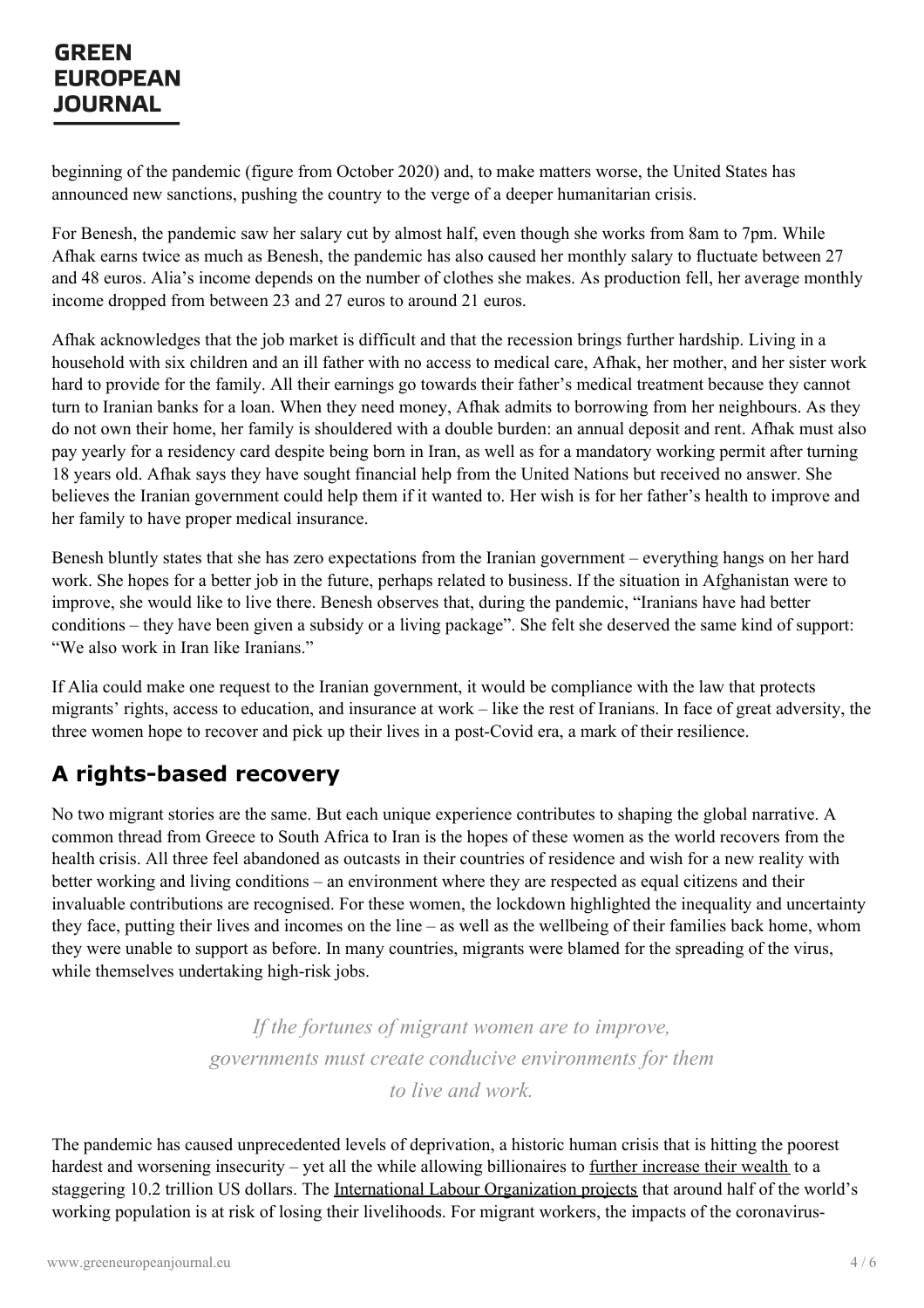induced economic meltdown could be long, deep, and pervasive. If the fortunes of migrant women are to improve, governments must create conducive environments for them to live and work. [According](https://www.worldbank.org/en/topic/socialprotection/publication/covid-19-crisis-through-a-migration-lens) to the World Bank, this means including migrants in health services, cash transfer schemes, and other social programmes, all the while safeguarding them from discrimination.

The pandemic has seen examples worldwide of policy responses that protect the rights of migrant workers. New Zealand designed a wage subsidy scheme available to migrants, while in California, a fund provides income support to migrant workers irrespective of their status. Portugal adopted measures to treat migrants as permanent residents, and Italy considered the regularisation of about 200 000 migrants to avoid labour shortages before closing its borders.

Civil society played a key role in supporting migrants throughout the lockdown. In Singapore, faith-based organisations delivered food to migrant workers and bought calling credit so they could communicate with their families overseas. They also provided masks and essentials, as well as cash donations and a friendly ear on the phone. From Colombia to Ghana and Nigeria, faith-based organisations and NGOs provided essentials to refugees, asylum seekers, and migrants where the state failed to do so.

Crises like the one we currently face can be used to downgrade human rights in the name of emergency. But they are also an opportunity to address entrenched inequalities by establishing new ground from which to claim people's rights. Beyond the health crisis, the pandemic has exacerbated long-standing injustice and stressed the need for profound change in our societies. As we try to build that change, listening to those in precarious positions is paramount.

#### Footnotes

1. All names in this article have been changed to protect the identities of the women interviewed.

2. In 2019, the United Nations High Commissioner for Refugees commended Iran for the introduction of a new law that allows children born to Iranian women and non-Iranian men to acquire Iranian nationality. Despite this effort to reduce statelessness in the country, many others remain without Iranian nationality.



Cláudia Santos is a doctoral student in climate change and sustainable development policies at the Institute of Social Sciences (ICS), University of Lisbon. She tweets at @ClaudiaLSantos.



Felix Kwabena Donkor is a post-doctoral researcher at the College of Agriculture and Environmental Sciences (UNISA), South Africa. He is a member of Future Earth's Knowledge-Action Networks and a deputy chair of the South African Adaptation Network.



Marula Tsagkari is a PhD candidate in ecological economics at the Autonomous University of Barcelona. Her work focusses on decentralised energy systems, energy democracy and degrowth in Southern Europe. She tweets at [@MarulaTsagkari](https://twitter.com/MarulaTsagkari).